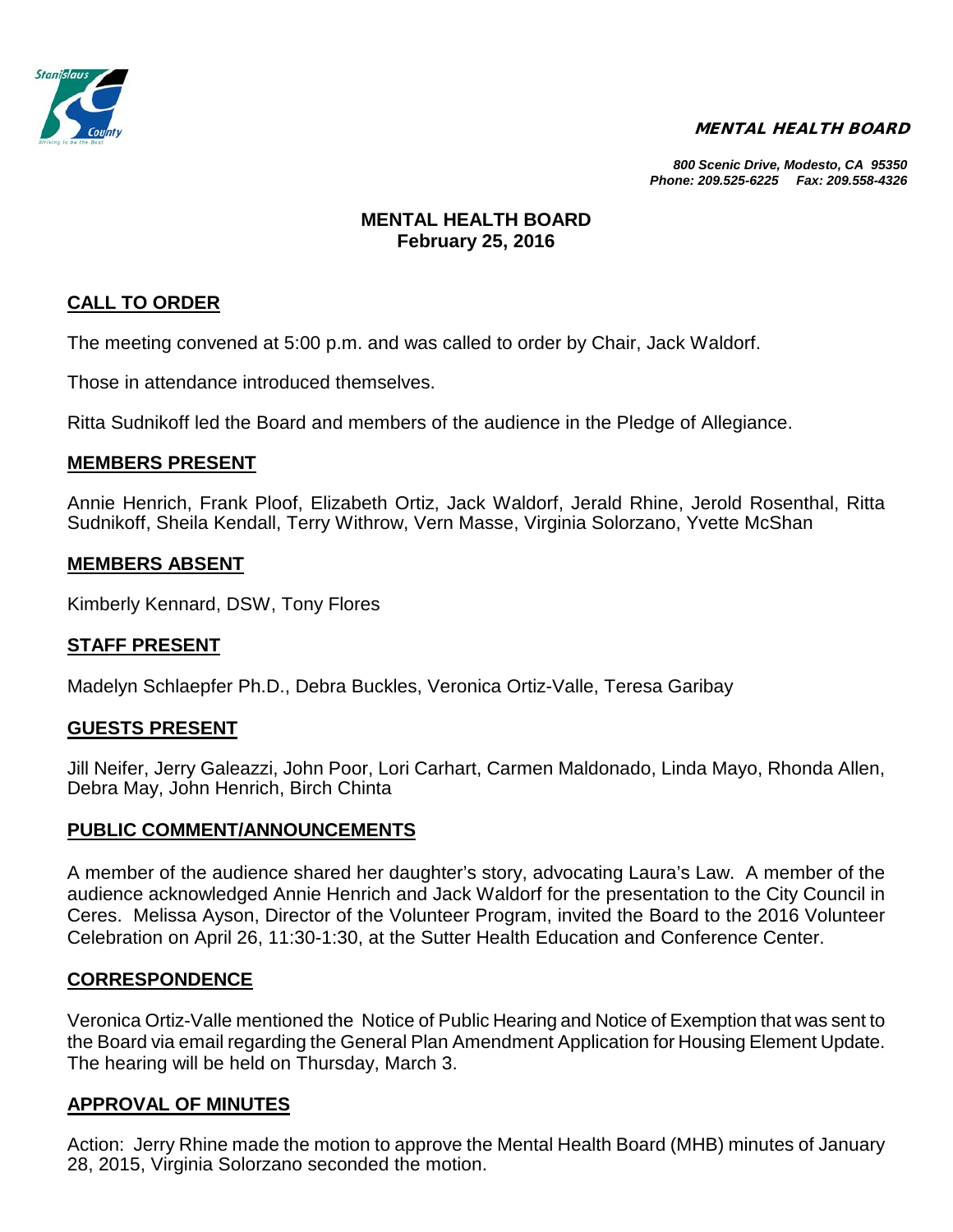## **CONSUMER REPORTS/COMMENTS** - None

# **FAMILY MEMBER REPORTS/COMMENTS**

Jack Waldorf informed the Board that the AB1194 legislative bill was signed into law effective January 1, 2016. The bill clarifies that the consideration of family input on the individual's psychiatric history is allowed when relevant to assessment of risk of harm to determine 5150 level.

# **BOARD OF SUPERVISORS REPORT**

Supervisor Terry Withrow reported that an update was presented on February 2, 2016, regarding the Prevention Focus on Homelessness. The next prevention focus will be on Strengtening Families.

# **PRESENTATION – MORAL RECONATION THERAPY (MRT)**

Mike Wilson, Program Coordinator, for Integrated Forensics Team, gave an overview of Moral Reconation Therapy (MRT). It's a cognitive-behavioral program for offender populations in custody or out of custody, that leads to enhanced moral reasoning, better decision-making, and more appropriate behavior. Conation is a term to describe the point where the body, mind and spirit are aligned in decision making. Reconation refers to alter the process of how decisions are made. The program is a 4-day training by referral from the Sheriff and Probation Departments. The focus of the program are confrontation of beliefs, attitudes, and behaviors; assessment of current relationships; reinforcement of positive behavior and habits; position identify formation, enhance of self-concept; decrease in hedonism; development of frustration tolerance, and development of higher stages of moral reasoning. The correctional program goals for MRT are to decrease high program droput rates; improve program completion rates; improve outcomes with minority populations; provide integration of programming across the continuum of treatment levels; and reduction of criminal recividism. MRT's next steps are to track progress, gather recividism data, and compare to other efforts within BHRS, the Sheriff's Office, and the Probation Department. Mike also shared the program's attributes, history, cost, and schedule.

# **COMMITTEE REPORTS**

### Executive Committee

Jack Waldorf informed committee members that a Site Visit Questionnaire template was included in their packet. The purpose is for committees to use this questionnaire when visiting programs. The information gathered on the questionnaire can be summarized for the annual report. Veronica will send an electronic version of the questionnaire to the members and to the comittee support person. Jack reported the ad hoc committee developed committee descriptions that will be circulated at a later meeting. Jack informed the Board all committee chairs will begin reporting at the meeting every month. A recommendation was made for Board members to bring their Member Information Packet to the meeting to replace updated information distributed. A flyer was included in the packets regarding the CIBHS statewide training for local Mental Health Board/Commissions held on Saturday, April 2, 2016, in Sacramento. The training is entitled Responsibility and Reality: How Does a Mental Health Board Exercise Its Authority? Travel expenses will be reimbursed for one member. Other members may attend at their own expense. Sheila Kendall, Elizabeth Ortiz, and Vern Masse expressed interest in attending.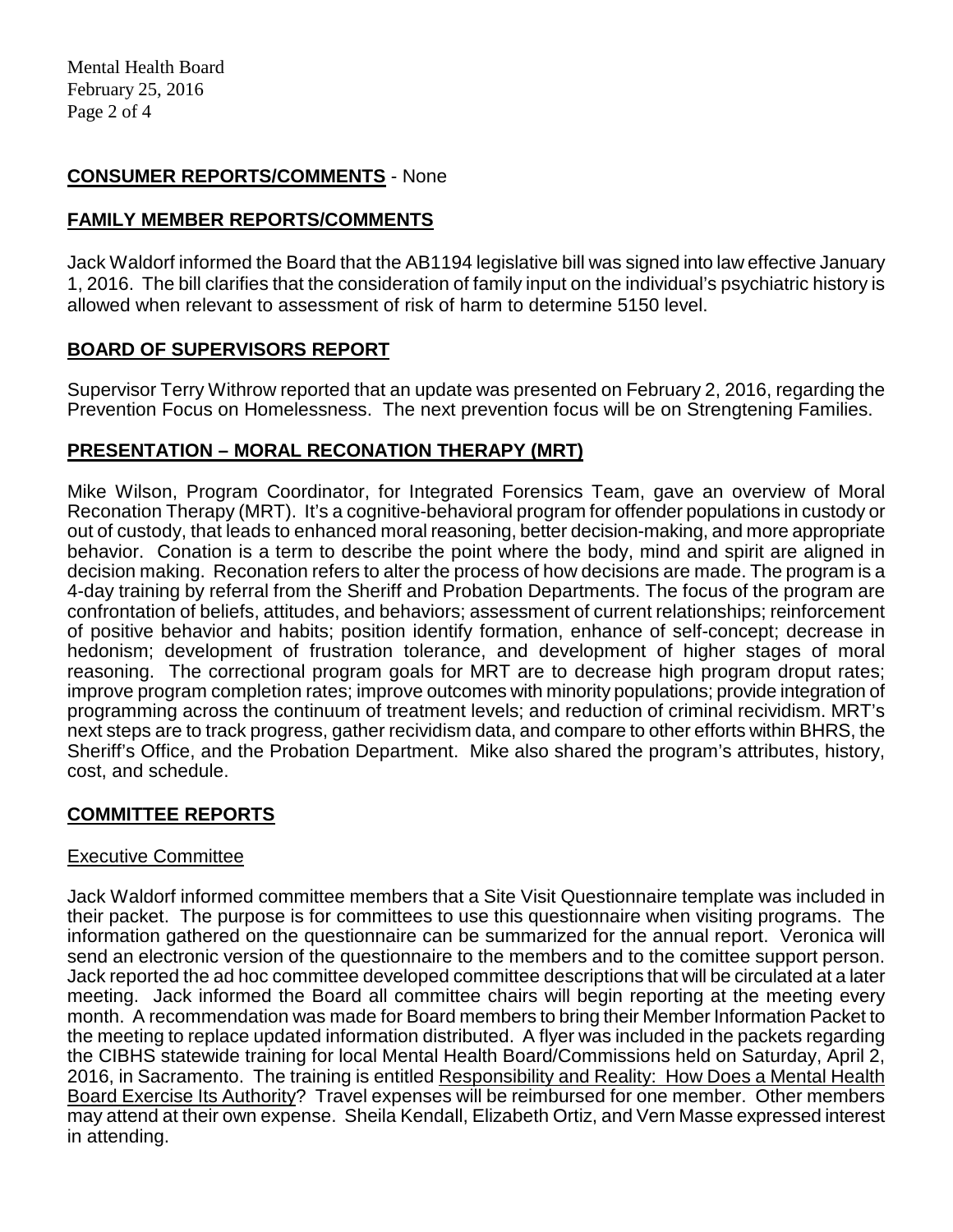## Adult/Older Adult System of Care Committee

Annie Henrich reported the committee met on February 10, 2016. The committee conducted their first site visit. They visited Modesto Recovery Services (MRS) and Telecare. The committee plans to conduct a site visit every other month. The next program they will visit is Turlock Recovery Services.

### Managed Care Committee

Jack Waldorf reported the committee discussed DBHC and PHF denied days. Jack and Ritta Sudnikoff attended the DBHC Advisory Committee to discuss denied days and goals.

### Children System of Care Committee

Ritta Sudnikoff reported the committee visited the School Based Services, a PEI program. The program serves ages 5 to 21 years. Their staff includes a Psychiatrist, Nurse, and a Mental Health Clinician. The program includes activities regarding bullying.

## Administrative and Fiscal Management Committee

No report.

### Impact Committee

Jack Waldorf reported the committee is scheduling more site visits.

### Criminal Justice Oversight/Forensic Committee

Vern Masse reported the committee did not meet. Vern reported 15 veterans were scheduled for Treatment Court on March 7, 2016. A training for mentors will be held tomorrow.

### **MHB/ABSAP LIAISON**

Jill Neifer and Yvette McShan were the liaisons for ABSAP. Yvette reported highlights of the presentation by Debra Buckles on the impacts of Proposition 47 at the local level. Debra explained the results of the impacts at the local level according to the number served in the Drug Court 13-month program, an effective evidenced-based practice program. Since the enactment of AB109 and Prop 47, the data comparison by caseload from fiscal year 2008-2009 was 173, compared to 65 for fiscal year 2015/2016. Jill asked the MHB for their support on the potential merge of the Boards.

# **CULTURAL COMPETENCY, EQUITY AND SOCIAL JUSTICE COMMITTEE (CCESJC)**

Veronica Ortiz-Valle shared highlights from the meeting held on January 28, 2016, as well as the Cultural Update Newsletter. The newsletter, included in the handout packet, featured an article entitled LGBT Crew Reaching Out. The article is about the new group, Gender Fluidity, at Josie's Place Drop in Center. Veronica shared that the committee continues to review the State Culturally and Linguistically Appropriate Services Standards (CLAS). The committee also continues to review the meaning of the committee's name and how it appies to their program and/or organization. Continuing work on stigma reduction. Next meeting is March 14, 2016.